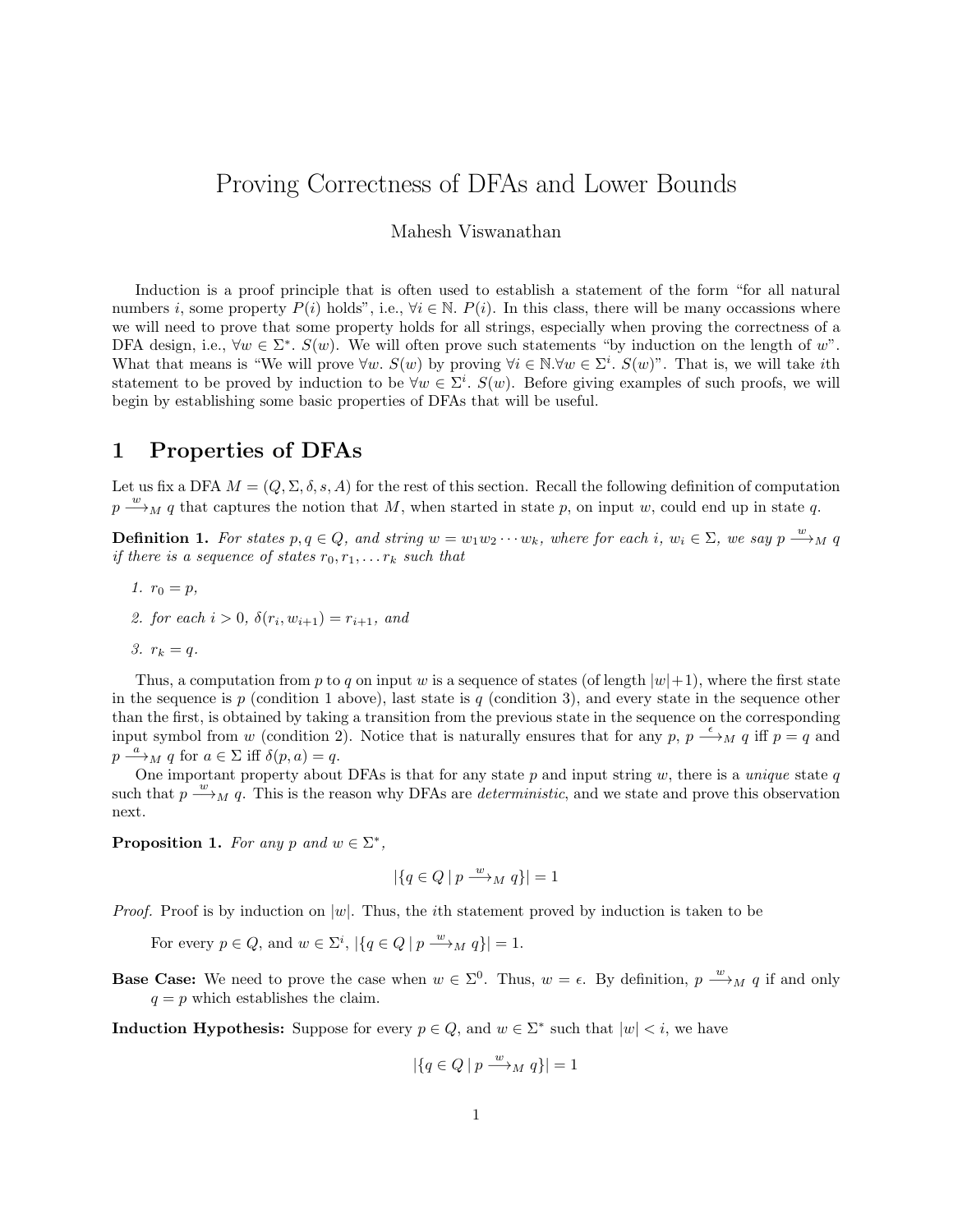**Induction Step:** Consider (without loss of generality)  $w = a_1 a_2 \cdots a_i$ , such that  $a_j \in \Sigma$  (for  $1 \leq j \leq i$ ). Take  $u = a_1 \cdots a_{i-1}$ 

> $p \stackrel{w}{\longrightarrow}_M q$  iff there are  $r_0, r_1, \ldots, r_i$  such that  $r_0 = p$ ,  $r_i = q$ , and  $\delta(r_j, a_{j+1}) = r_{j+1}$ iff there is  $r_{i-1}$  such that  $p \stackrel{u}{\longrightarrow}_M r_{i-1}$  and  $\delta(r_{i-1}, a_i) = q$

Now, by induction hypothesis, since  $|\{q \in Q \mid p \stackrel{u}{\longrightarrow}_M q\}| = 1$ , there is a unique  $r_{i-1}$  such that  $p \stackrel{u}{\longrightarrow}_M r_{i-1}$ . Also, since from any state  $r_{i-1}$  on symbol  $a_i$  the next state is uniquely determined,  $|\{q \in Q \mid p \xrightarrow{w} M q\}| = 1.$ 

 $\Box$ 

Proposition 1 allows us to introduce a notation for the (unique) state of the DFA reached on input  $w$ from p. Since this is often used we will formally define it.

**Definition 2.**  $\delta_M^*(p, w) = q$  where q is the unique state such that  $p \stackrel{w}{\longrightarrow}_M q$ .

We could have defined  $\delta_M^*(\cdot)$  inductively as follows.

$$
\delta^*_{M}(p, w) = \begin{cases} p & \text{if } w = \epsilon \\ \delta^*_{M}(\delta(p, a), u) & \text{if } w = au \text{ with } a \in \Sigma, u \in \Sigma^* \end{cases}
$$

This inductive definition is equivalent to the way we have defined  $\delta_M^*(\cdot)$  in these notes. In addition the following observations are a simple consequence of the definition of  $\delta_M^*(\cdot)$ .

- For every  $q \in Q$ ,  $\delta_M^*(q, \epsilon) = q$ , and
- For every  $q \in Q$ , and  $a \in \Sigma$ ,  $\delta_M^*(q, a) = \delta(q, a)$ .

Consider an input string  $u \cdot v$  that is the concatenation of two strings u and v. The state reached by the DFA M on  $u \cdot v$  when started in state p is the same as the state reached by M on input v when started in q, where  $q = \delta_M^*(p, u)$ . This is a straightforward observation, but it is very useful.

**Proposition 2.** For every  $u, v \in \Sigma^*$  and  $p \in Q$ ,  $\delta_M^*(p, uv) = \delta_M^*(\delta_M^*(p, u), v)$ .

*Proof.* Let  $u = a_1 a_2 ... a_i$  and  $v = a_{i+1} ... a_{i+k}$ , where  $a_j \in \Sigma$  for every  $1 \leq j \leq i+k$ . Observe that,

$$
q = \delta_M^*(p, uv)
$$
 iff  $p \xrightarrow{uv} M q$   
iff there are  $r_0, r_1, \dots, r_{i+k}$  such that  $r_0 = p$ ,  $r_{i+k} = q$ , and  $\delta(r_j, a_{j+1}) = r_{j+1}$   
iff  $p \xrightarrow{u} r_i$  and  $r_i \xrightarrow{v} M q$   
iff  $r_i = \delta_M^*(p, u)$  and  $q = \delta_M^*(r_i, v)$   
iff  $q = \delta_M^*(\delta_M^*(p, u), v)$ 

 $\Box$ 

## 2 Proving Correctness of DFA Constructions

To show that a DFA  $M = (Q, \Sigma, \delta, s, A)$  accepts/recognizes a language L, we need to prove

$$
L = \mathbf{L}(M)
$$
  
i.e.,  $\forall w. w \in \mathbf{L}(M)$  iff  $w \in L$   
i.e.,  $\forall w. \delta_M^*(s, w) \in A$  iff  $w \in L$ 

This last statement  $(\forall w. \delta_M^*(s, w) \in A \text{ iff } w \in L)$  is often proved by induction on  $|w|$ .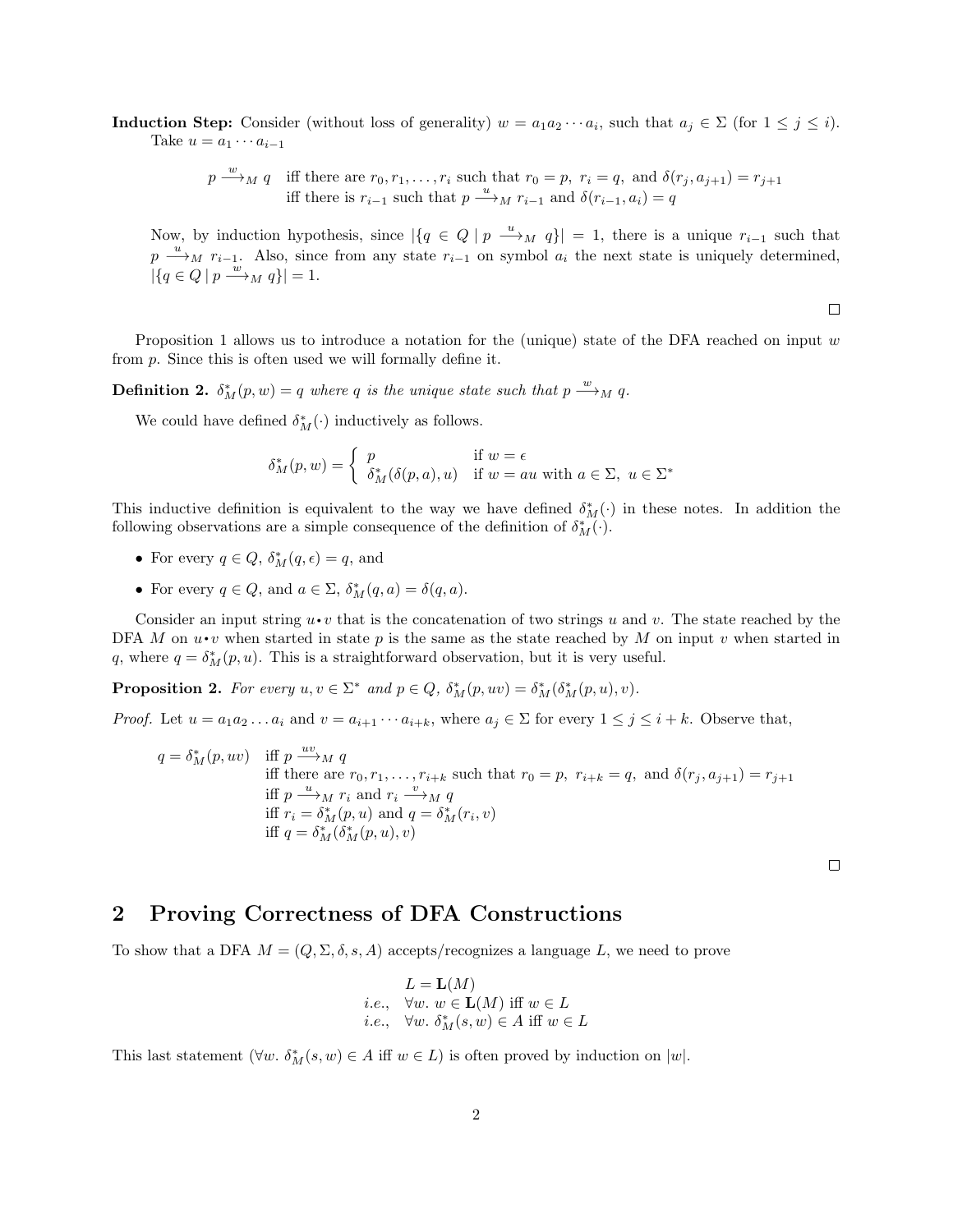

Figure 1: Transition Diagram of  $M_1$ 

#### 2.1 Example: Odd zeros and ones

Consider the DFA  $M_1$  shown in Figure 1. We will prove that

 $L(M_1) = \{w \in \{0,1\} \mid w$  has an odd number of 1s and an odd number of 0s}

Unrolling what it means for a string w to be in  $L(M_1)$ , and taking A to stand for the accepting states of  $M_1$ , the above statement requires us to prove

 $\forall w. \delta^*_{M_1}(q_0, w) \in A$  iff w has an odd number of 1s and an odd number of 0s

Observing that there is only one accepting state  $(q_2)$  we could further simplify what we need to prove as follows.

 $\forall w. \delta^*_{M_1}(q_0, w) = q_2$  iff w has an odd number of 1s and an odd number of 0s

We will prove the above statement by induction on  $|w|$ .

**Base Case** Since we are doing induction on |w|, the base case is when  $|w| = 0$  or  $w = \epsilon$ . Observe that  $\delta_{M_1}^*(q_0, \epsilon) = q_0 \neq q_2$ . Further  $w = \epsilon$  neither has an odd number of 1s nor an odd number of 0s. Thus, we have established the base case.

**Induction Hypothesis** Let us assume that the claim holds for all w, such that  $|w| < i$ . That is,

 $\forall w$ . if  $|w| < i$  then  $\delta_{M_1}^*(q_0, w) = q_2$  iff w has an odd number of 1s and an odd number of 0s

**Induction Step** Consider a string w such that  $|w| = i$ , where  $i > 0$ . Any such string can be assumed to be of the form ua, where  $u \in \{0,1\}^*$  and  $a \in \{0,1\}$ . Based on what a is we have two subcases to consider.

If  $a = 0$  then we have  $w = u0$ . Using Proposition 2, we have  $\delta_{M_1}^*(q_0, u_0) = \delta_{M_1}^*(\delta_{M_1}^*(q_0, u), 0)$ . Since the only transition labeled 0 coming into state  $q_2$  is from  $q_1$ , we have

$$
\delta^*_{M_1}(q_0, u0) = \delta^*_{M_1}(\delta^*_{M_1}(q_0, u), 0) = q_2 \text{ iff } \delta^*_{M_1}(q_0, u) = q_1
$$

Now,  $|u| < i$ , but can we use the induction hypothesis to conclude anything about u? Unfortunately, we cannot. The induction hypothesis only tells us that if on an input u,  $M_1$  goes  $q_0$  to  $q_2$  then u has an odd number of 1s and 0s; the induction hypothesis says nothing about an input that takes  $M_1$  to state  $q_1$ . Our induction proof cannot be completed and has failed.

The only way for us to succeed, is to prove (surprisingly) a stronger statement than what is needed to prove the correctness of  $M_1$ . This is often called *strengthening the induction hypothesis* and is typical of many induction proofs. The strengthening will explicitly characterize the strings that lead to  $q$ , for each state  $q$ (and not just the accepting state).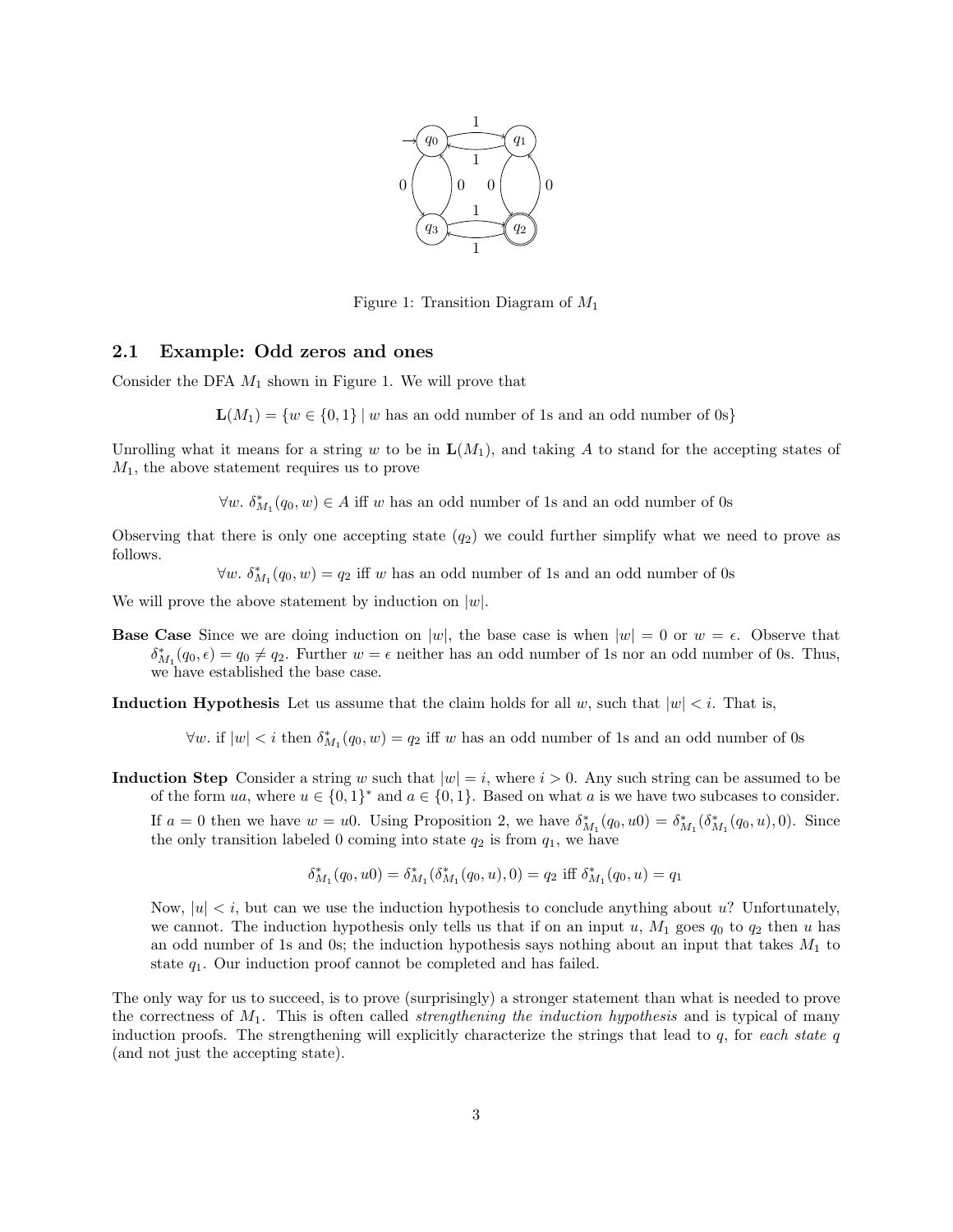How do we determine what is true about strings that lead to a state q? This is based on our intuition about what each state "remembers" of the string it has seen so far. For the specific example at hand, we know that  $q_0$  remembers that the input so far has an even number of 0s and an even number of 1s;  $q_1$ remembers that the input so far has an even number of 0s but an odd number of 1s;  $q_2$  remembers that the input has an odd number of 0s and 1s; and finally,  $q_3$  remembers that the input has an odd number 0s and an even number of 1s.

Armed with this intuition, we will prove the following (stronger) statement by induction on  $|w|$ . For every string w,

- (a)  $\delta_{M_1}^*(q_0, w) = q_0$  iff w has an even number of 0s and even number of 1s,
- (b)  $\delta_{M_1}^*(q_0, w) = q_1$  iff w has an even number of 0s and an odd number of 1s,
- (c)  $\delta_{M_1}^*(q_0, w) = q_2$  iff w has an odd number of 0s and an odd number of 1s, and
- (d)  $\delta_{M_1}^*(q_0, w) = q_3$  iff w has an odd number of 0s and an even number of 1s.

Observe that if we manage to prove the above statement, the correctness of  $M_1$  follows immediately because the strings accepted by  $M_1$  are those that reach  $q_2$ .

Notice that we are proving, that all four conditions  $(a),(b),(c)$ , and  $(d)$  hold for all strings. When we prove such a statement by induction on  $|w|$ , the *i*th statement (i.e.,  $P(i)$  in the induction template) is that for every string  $w$  of length  $i$ ,  $(a),(b),(c)$ , and  $(d)$  hold.

**Base Case** When  $|w| = 0$ ,  $w = \epsilon$ . We make the following two observations:  $\delta_{M_1}^*(q_0, \epsilon) = q_0$ , and  $w = \epsilon$ has even number of 0s and 1s. This shows that condition (a) holds. Further (b), (c), and (d) hold vaccuously. Thus, we have established the base case.

**Induction Hypothesis** Assume that for any string w of length  $\lt i$ , conditions (a), (b), (c), and (d) hold.

- **Induction Step** Consider w of length i, where  $i > 0$ . Without loss of generality, w is of the form ua, where  $a \in \{0,1\}$  and  $u \in \{0,1\}^{i-1}$ . We can complete the induction step through a case analysis.
	- Case  $q = q_0$ ,  $a = 0$ :  $\delta_{M_1}^*(q_0, u) = q_0$  iff  $\delta_{M_1}^*(q_0, u) = q_3$  (because the only incoming 0 transition into  $q_0$  is from  $q_3$ ) iff by induction hypothesis (condition (d)) u has odd number of 0s and even number of 1s iff  $u_0$  has even number of 0s and an even number of 1s. Thus (a) has been established for the induction step when  $a = 0$ .
	- Case  $q = q_0$ ,  $a = 1$ :  $\delta_{M_1}^*(q_0, u_1) = q_0$  iff  $\delta_{M_1}^*(q_0, u) = q_1$  (because the only incoming 1 transition into  $q_0$  is from  $q_1$ ) iff by induction hypothesis (condition (b)) u has even number of 0s and odd number of 1s iff u1 has even number of 0s and an even number of 1s. Thus (a) has been established for the induction step when  $a = 1$ .
	- Case  $q = q_1, a = 0: \delta^*_{M_1}(q_0, u_0) = q_1$  iff  $\delta^*_{M_1}(q_0, u) = q_2$  (because the only incoming 0 transition into  $q_1$  is from  $q_2$ ) iff by induction hypothesis (condition (c)) u has odd number of 0s and odd number of 1s iff  $u_0$  has even number of 0s and an odd number of 1s. Thus (b) has been established for the induction step when  $a = 0$ .
	- Case  $q = q_1, a = 1$ :  $\delta^*_{M_1}(q_0, u_1) = q_1$  iff  $\delta^*_{M_1}(q_0, u) = q_0$  (because the only incoming 1 transition into  $q_1$  is from  $q_0$ ) iff by induction hypothesis (condition (a)) u has even number of 0s and even number of 1s iff u1 has even number of 0s and an odd number of 1s. Thus (b) has been established for the induction step when  $a = 1$ .
	- Case  $q = q_2$ ,  $a = 0$ :  $\delta_{M_1}^*(q_0, u) = q_2$  iff  $\delta_{M_1}^*(q_0, u) = q_1$  (because the only incoming 0 transition into  $q_2$  is from  $q_1$ ) iff by induction hypothesis (condition (b)) u has even number of 0s and odd number of 1s iff u0 has odd number of 0s and an odd number of 1s. Thus (c) has been established for the induction step when  $a = 0$ .

<sup>&</sup>lt;sup>1</sup>Further thought: Why do we assume that w is of the form ua, and not of the form au? Will the induction proof, as stated go through if we assumed  $w$  to be of the form  $au$ ?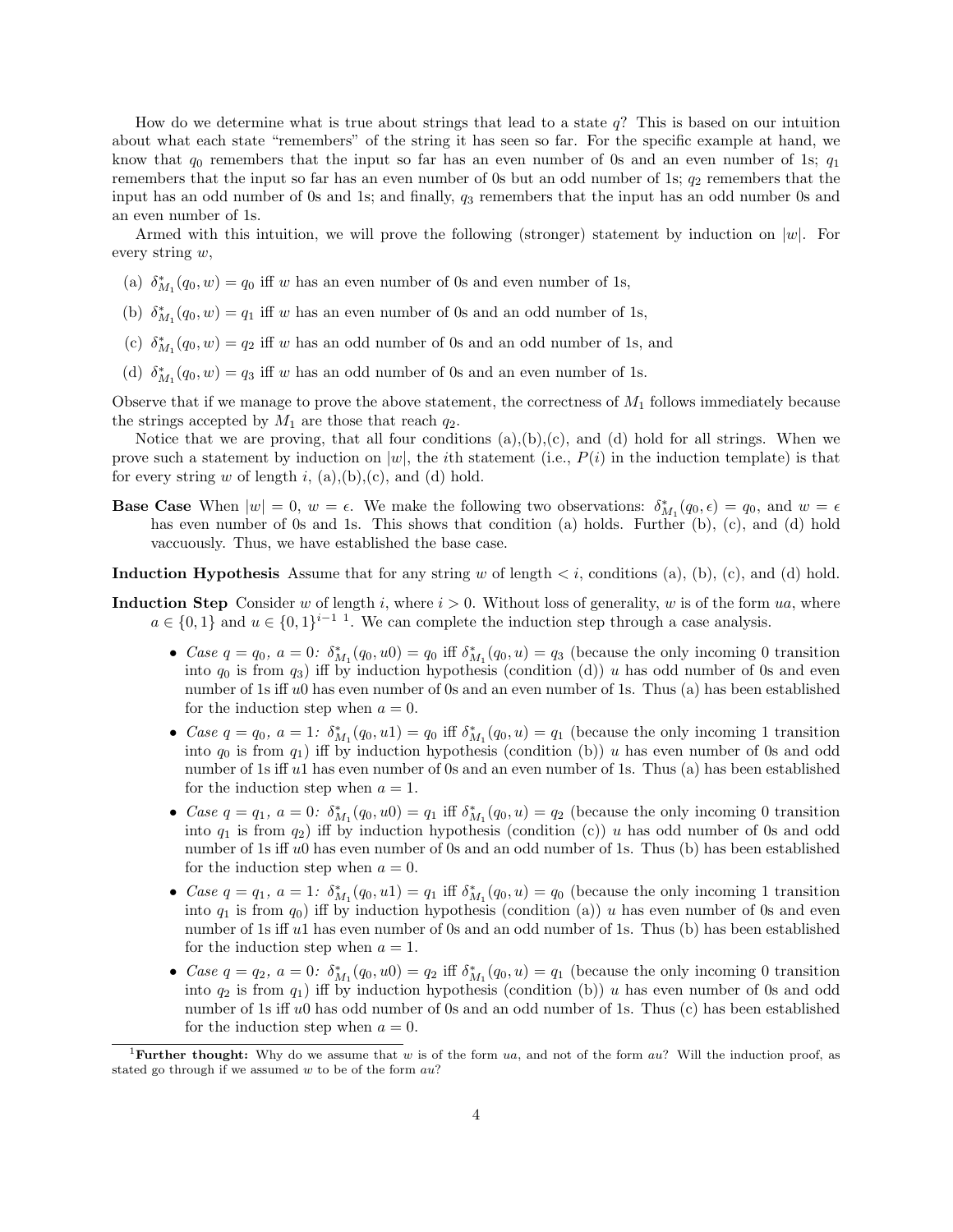- Case  $q = q_2$ ,  $a = 1$ :  $\delta_{M_1}^*(q_0, u_1) = q_2$  iff  $\delta_{M_1}^*(q_0, u) = q_3$  (because the only incoming 1 transition into  $q_2$  is from  $q_3$ ) iff by induction hypothesis (condition (d)) u has odd number of 0s and even number of 1s iff u1 has odd number of 0s and an odd number of 1s. Thus (c) has been established for the induction step when  $a = 1$ .
- Case  $q = q_3$ ,  $a = 0$ :  $\delta_{M_1}^*(q_0, u) = q_3$  iff  $\delta_{M_1}^*(q_0, u) = q_0$  (because the only incoming 0 transition into  $q_3$  is from  $q_0$ ) iff by induction hypothesis (condition (a)) u has even number of 0s and even number of 1s iff u0 has odd number of 0s and an even number of 1s. Thus (d) has been established for the induction step when  $a = 0$ .
- Case  $q = q_3$ ,  $a = 1$ :  $\delta_{M_1}^*(q_0, u_1) = q_3$  iff  $\delta_{M_1}^*(q_0, u) = q_2$  (because the only incoming 1 transition into  $q_3$  is from  $q_2$ ) iff by induction hypothesis (condition (c)) u has odd number of 0s and odd number of 1s iff u1 has odd number of 0s and an even number of 1s. Thus (d) has been established for the induction step when  $a = 1$ .

The above loooong case analysis can be simplified and shortened by carefully renaming the states and introducing a new notation. For  $w \in \{0,1\}^*$  and  $a \in \{0,1\}$ , let us denote by  $\#_a(w)$  the number of times the symbol a appears in w. Let us rename  $q_0$  as  $(0, 0)$ ,  $q_1$  by  $(0, 1)$ ,  $q_2$  by  $(1, 1)$  and  $q_3$  as  $(1, 0)$ . Under the new naming, we could define  $M_1 = (Q, \Sigma, \delta, s, A)$  as follows.

- $Q = \{0, 1\} \times \{0, 1\}$
- $\Sigma = \{0, 1\}$
- $s = (0, 0)$
- $A = \{(1,1)\}\$
- And  $\delta$  defined as

$$
\delta((i,j),a) = \begin{cases} ((i+1) \mod 2,j) & \text{if } a=0\\ (i,(j+1) \mod 2) & \text{if } a=1 \end{cases}
$$

We could make the definition  $\delta$  even more succinct as

$$
\delta((i,j),a) = ((i+(1-a)) \bmod 2, (j+a) \bmod 2)
$$

The strengthened statement that we will prove by induction can be now written as

$$
\forall w. \ \delta^*_{M_1}((0,0),w) = (\#_0(w) \bmod 2, \#_1(w) \bmod 2)
$$

Notice how much simpler this statement is when compared with conditions (a), (b), (c), and (d). The induction proof is also suitably much shorter.

**Base Case** When  $|w| = 0$ ,  $w = \epsilon$ . We have

$$
\delta^*_{M_1}((0,0),\epsilon) = (0,0) = (\#_0(\epsilon) \bmod 2, \#_1(\epsilon) \bmod 2)
$$

- **Induction Hypothesis** Assume that for every w with  $|w| < i$ , we have  $\delta^*_{M_1}((0,0), w) = (\#_0(w) \mod 1)$  $2, \#_1(w) \mod 2$
- **Induction Step** Consider w such that  $|w| = i$ , where  $i > 0$ . Without loss of generality, we can again assume that  $w = ua$ , where  $a \in \{0, 1\}$  and  $u \in \{0, 1\}^{i-1}$ . The proof is then completed as follows.

$$
\delta_{M_1}^*((0,0),w = ua) = \delta_{M_1}^*(\delta_{M_1}^*((0,0),u),a)
$$
\n
$$
= \delta(\delta_{M_1}^*((0,0),u),a)
$$
\n
$$
= \delta((\#_0(u) \mod 2, \#_1(u) \mod 2),a)
$$
\n
$$
= ((\#_0(u) + (1-a)) \mod 2, (\#_1(u) + a) \mod 2)
$$
\n
$$
= (\#_0(ua) \mod 2, \#_1(ua) \mod 2)
$$
\n
$$
= (\#_0(ua) \mod 2, \#_1(ua) \mod 2)
$$
\n
$$
= (\#_0(ua) \mod 2, \#_1(ua) \mod 2)
$$
\n
$$
(definition of \delta)
$$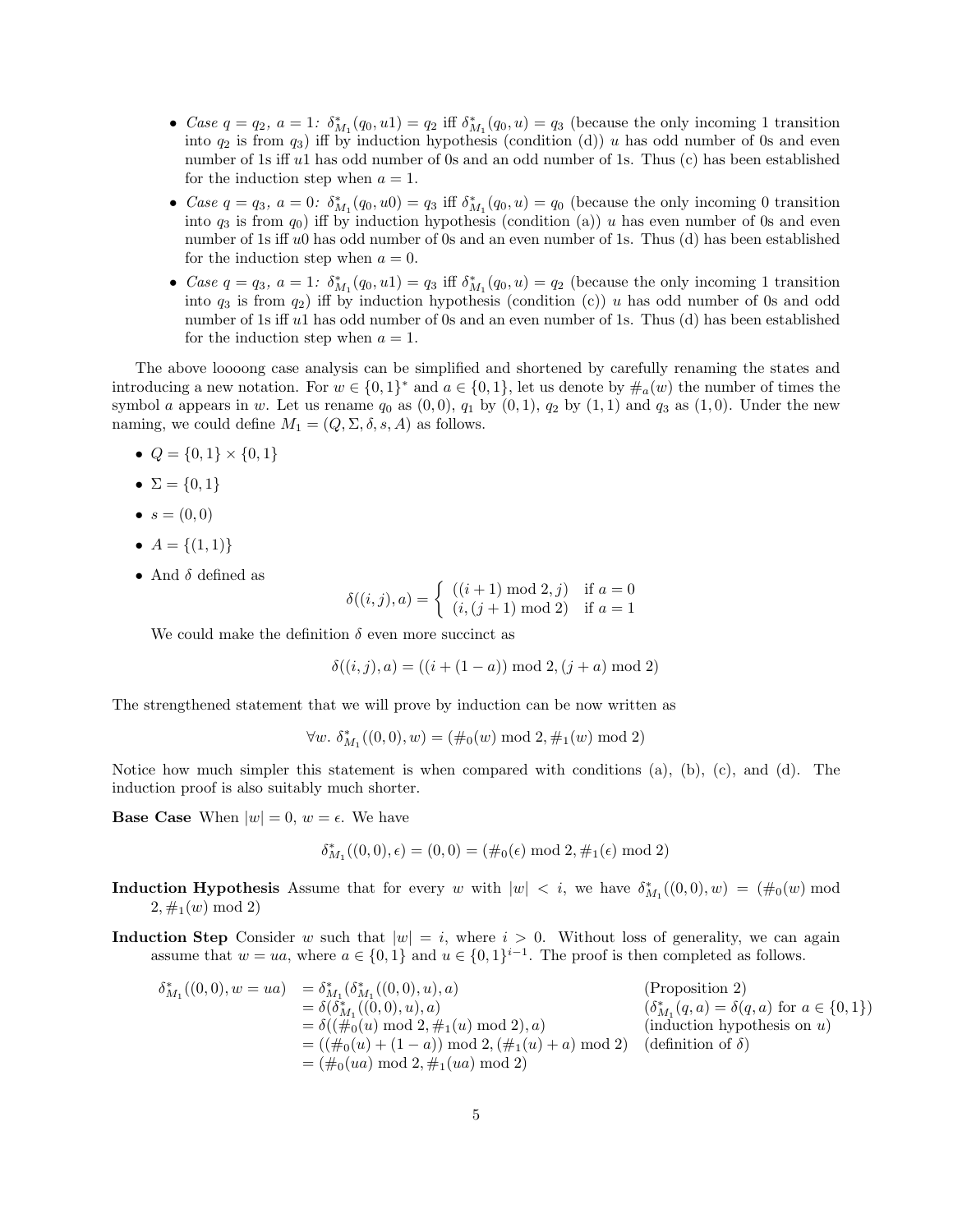

Figure 2: Transition Diagram of  $M_2$ 

#### 2.2 Example: One in second last position

Consider the DFA  $M_2$  shown Figure 2. For a string  $w \in \{0,1\}$  let last $2(w)$  be the last two symbols in w defined precisely as follows.

$$
last_2(w) = \begin{cases} w & \text{if } |w| < 2\\ ab & \text{if } w = uab \text{ where } u \in \{0, 1\}^*, \ a, b \in \{0, 1\} \end{cases}
$$

We will prove that

$$
\mathbf{L}(M_2) = L_2 = \{w \in \{0, 1\}^* \mid \text{last}_2(w) \in \{10, 11\}\}
$$

Again, unrolling the definition of  $\mathbf{L}(M_2)$ , and observing that the accepting states of  $M_2$  are  $\{10, 11\}$ , the above statement requires us to prove

$$
\forall w. \ \delta^*_{M_2}(00, w) \in \{10, 11\} \text{ iff } \text{last}_2(w) \in \{10, 11\} \tag{1}
$$

Once again, if we try to prove this statement by induction on  $|w|$  we will fail in the induction step because it is too weak; it does not characterize when a string reaches 00 or 01.

To obtain a strengthening that can be proved by induction, we rely on our intuition about how DFA  $M_2$ works — it remembers the last two symbols seen. However, since the start state of  $M_2$  is 00, after reading string w, the machine  $M_2$  remembers the last two symbols of 00w (and not w). Thus, the strong correctness statement we will prove is the following.

$$
\forall w. \ \delta_{M_2}^*(00, w) = \text{last}_2(00w) \tag{2}
$$

Before we prove Equation 2 by induction on  $|w|$ , let us see how it implies Equation 1 or in other words the correctness of  $M_2$ . For this we need the following lemma.

Lemma 3. For any  $w \in \{0,1\}^*$ ,  $\text{last}_2(00w) \in \{10,11\}$  iff  $\text{last}_2(w) \in \{10,11\}$ .

*Proof.* There are two directions to establish. Observe that if  $\text{last}_2(w) \in \{10, 11\}$  then  $|w| \geq 2$  and hence  $\text{last}_2(00w) = \text{last}_2(w)$ . Conversely, observe that if  $|w| < 2$  then  $\text{last}_2(00w) \in \{00, 01\}$ . Hence, if  $\text{last}_2(00w) \in$  $\{10, 11\}$  then  $|w| \ge 2$  and hence (again) last<sub>2</sub>(00w) = last<sub>2</sub>(w).  $\Box$ 

We can now show that Equation 1 follows from Equation 2 because

$$
\begin{array}{ll}\delta_{M_2}^*(00,w)\in\{10,11\} & \text{iff } \text{last}_2(00w)\in\{10,11\} & \text{(because of Equation 2)}\\ & \text{iff } \text{last}_2(w)\in\{10,11\} & \text{(because of Lemma 3)}\end{array}
$$

We now complete the proof by showing Equation 2 by induction on  $|w|$ .

**Base Case** When  $|w| = 0$ ,  $w = \epsilon$ . Now,  $\delta_{M_2}^*(00, w = \epsilon) = 00 = \text{last}_2(00\epsilon)$ . This establishes the base case.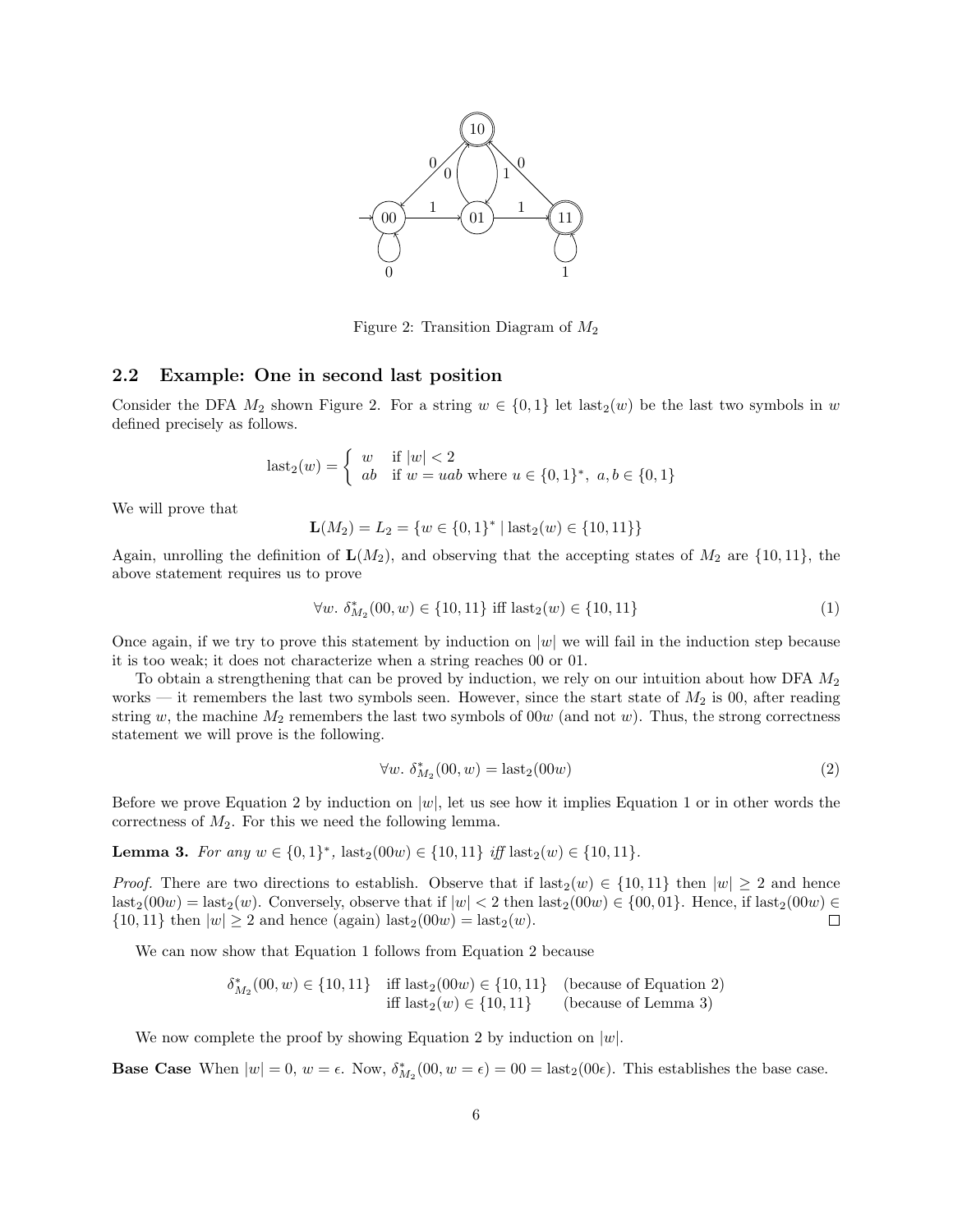**Induction Hypothesis** Assume that  $\delta_{M_2}^*(00, w) = \text{last}_2(00w)$  for all w such that  $|w| < i$ .

Induction Step Consider w such that  $|w| = i$ , for  $i > 0$ . Without loss of generality, w is of the form ua, where  $u \in \{0,1\}^{i-1}$  and  $a \in \{0,1\}$ . Recall that we can write the transition function of  $M_2$  as

$$
\delta(ab, c) = bc = last_2(abc)
$$

Now we can complete the proof as follows.

$$
\delta_{M_2}^*(00, w = ua) = \delta_{M_2}^*(\delta_{M_2}^*(00, u), a)
$$
 (Proposition 2)  
\n
$$
= \delta(\delta_{M_2}^*((00), u), a)
$$
  $(\delta_{M_2}^*(q, a) = \delta(q, a)$  for  $a \in \{0, 1\})$   
\n
$$
= \delta(\text{last}_2(00u), a)
$$
 (induction hypothesis on u)  
\n
$$
= \text{last}_2(00ua)
$$
 (definition of  $\delta$ )

#### 2.3 Proof Template for Proving Correctness of DFAs

Based on the above examples, we can come up with a standard template for proving correctness of DFA constructions. Given a DFA  $M = (Q, \Sigma, \delta, s, A)$ , to prove that  $\mathbf{L}(M) = L$  we take the following steps.

- 1. For each  $q \in Q$ , identify a language  $L_q$ .
- 2. Prove the following statement by induction on  $|w|$

$$
\forall w. \forall q \in Q. \ \delta^*_M(s, w) = q \text{ iff } w \in L_q
$$

3. Finally prove that  $L = \bigcup_{q \in A} L_q$ 

The language  $L_q$  maybe only implicitly identified in the correctness statement that we prove by induction. For example, in Section 2.1, after renaming states as  $(i, j)$  with  $i, j \in \{0, 1\}$ , the language  $L_{(i,j)} = \{w \in$  $\{0,1\}^* \mid \#_0(w) = i$  and  $\#_1(w) = j\}$  is implicit in the correctness statement.

### 3 Proving DFA Lower Bounds

Consider a DFA  $M = (Q, \Sigma, \delta, s, A)$  that recognizes a language L. Suppose  $u, v \in \Sigma^*$  are two strings such that  $\delta_M^*(s, u) = \delta_M^*(s, v)$ . Then for any string w, we have

$$
\begin{array}{ll}\delta_{M}^{*}(s,uw) & =\delta_{M}^{*}(\delta_{M}^{*}(s,u),w) & \text{(Proposition 2)}\\ & =\delta_{M}^{*}(\delta_{M}^{*}(s,v),w) & (\delta_{M}^{*}(s,u)=\delta_{M}^{*}(s,v))\\ & =\delta_{M}^{*}(s,vw) & \text{(Proposition 2)}\end{array}
$$

Hence, for every w, either M accepts both uw and vw or rejects both uw and vw. Since M recognizes L then means that either both uw and vw are in L or neither one is.

The contrapositive of the above observation is the following. Suppose for a language  $L$ , and strings  $u, v$ , we have a string w such that  $uw \in L$  but  $vw \notin L$  then in every DFA M that recognizes L, u and v must go to different states. When this happens, w is said to *distinguish u* and v (with respect to  $L$ ). This leads to the notion of a fooling set,

**Definition 3.** A fooling set for  $L \subseteq \Sigma^*$  is a set  $F \subseteq \Sigma^*$  such that for every  $u, v \in F$  such that  $u \neq v$  there is a w such that either uw  $\in L$  and  $vw \notin L$  or uw  $\notin L$  and  $vw \in L$ .

Notice that based on our observations above we can conclude that no two strings in a fooling set F for L can go to the same state in any DFA recognizing L. Hence if L has a fooling set F of size  $k$ , every DFA recognizing L has at least k states. Identifying a fooling set for a language helps establish the optimality of certain DFA designs.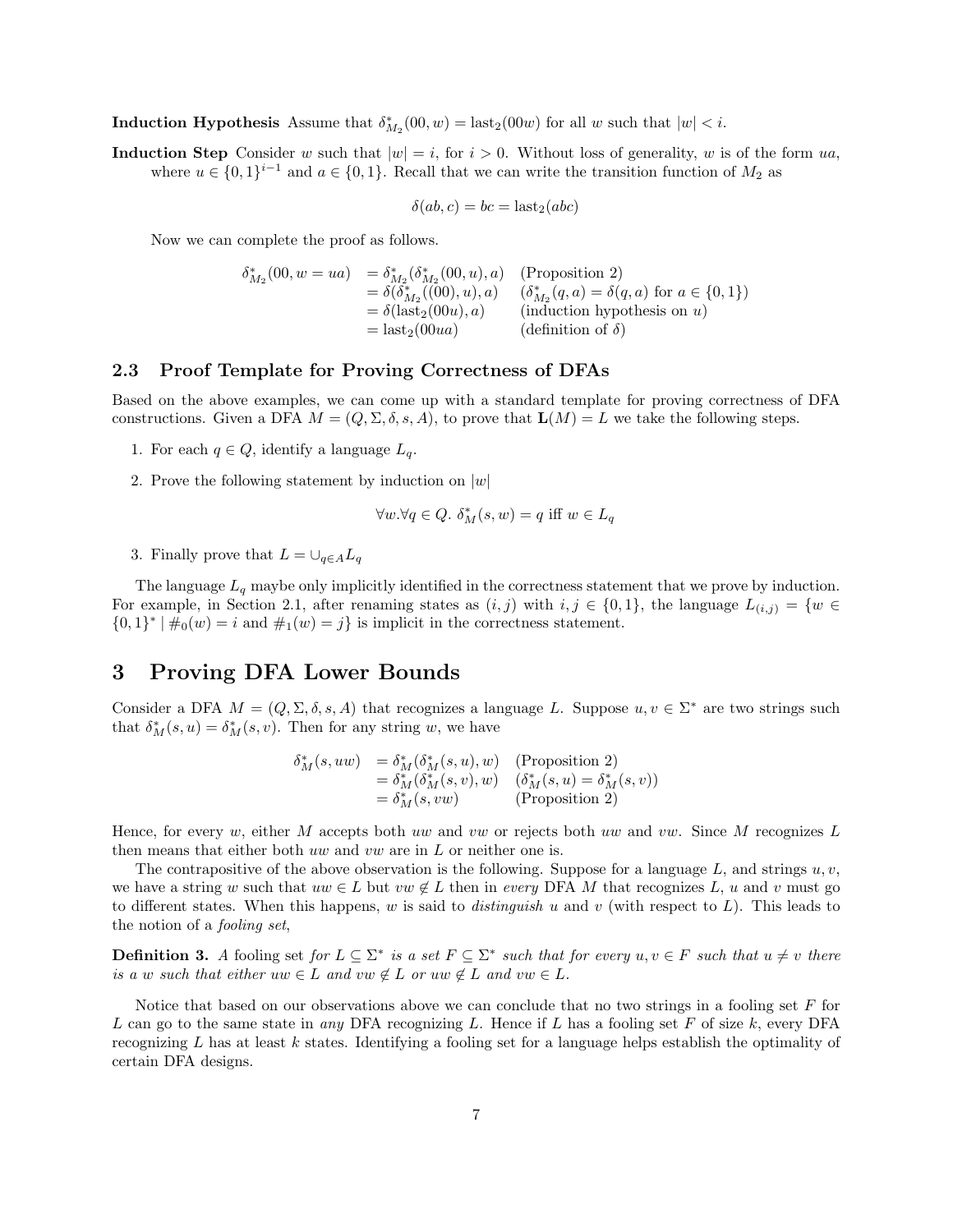#### 3.1 Example: Even length strings with 2 as

Consider the language

 $L_{\text{even}}^{\geq 2a} = \{w \in \{a, b\}^* \mid w \text{ has even length and contains at least } 2 \text{ as} \}$ 

This language can be recognized by a DFA that keeps track of the number of as seen (either 0, 1, or  $\geq 2$ ), and the parity (odd or even) of the number of symbols we have seen. Thus the states of this DFA are of the form  $(n, p)$ , where  $n \in \{0, 1, 2\}$  is the number of as seen and  $p \in \{e, o\}$  is the parity of the number of symbols seen. The transition function of this DFA is shown in Figure 3.



Figure 3: DFA recognizing  $L_{\text{even}}^{\geq 2a}$ 

Now the above DFA seems to have the fewest states possible — any DFA recognizing  $L_{\text{even}}^{\geq 2a}$  must keep track of the two pieces of information. We can turn this intuition into a mathematical proof by constructing a fooling set.

We can show that any DFA recognizing  $L_{\text{even}}^{\geq 2a}$  has at least 6 states by constructing a fooling set F of size 6. We will come up with this fooling set based on our intuition that any DFA recognizing  $L_{\text{even}}^{\geq 2a}$  must remember both the number of as and the parity of the length of the string. So the fooling set  $F$  will contain strings such that any two of them will either differ in the number of as or in the parity of the length.

Let us take  $F = \{\epsilon, b, a, ab, aa, aab\}$ . To finish the proof, we need to argue that F is a fooling set. For that we need to show that all possible 15 pairs are distinguishable.

- Case  $u = aa$  and  $v \in F \setminus \{u\}$ . The string  $w = \epsilon$  distinguishes u and v. This is because  $uw = w = aa \in$  $L^{\geq 2a}_{\text{even}}$  and for any  $v \in F \setminus \{u\}, vw = v \notin L^{\geq 2a}_{\text{even}}.$
- Case  $u = \epsilon$ , and  $v \in \{b, a, aab\}$ . The string  $w = aa$  distinguishes any such pair. The reason is  $uw = aa \in L^{\geq 2a}_{\text{even}}$  but  $vw \notin L^{\geq 2a}_{\text{even}}$
- Case  $u = \epsilon$  and  $v = ab$ . The string  $w = a$  distinguishes u and v. This is because  $uw = a \notin L^{\geq 2a}_{even}$  while  $vw = aba \in L^{\geq 2a}_{\text{even}}.$
- Case  $u = aab$  and  $v \in \{a, b, ab\}$ . Taking  $w = b$ , we observe that  $uw = aabb \in L_{\text{even}}^{\geq 2a}$ , while  $vw \notin L_{\text{even}}^{\geq 2a}$ .
- Case  $u = a$  and  $v \in \{b, ab\}$ . Taking  $w = a$ , we have  $uw = aa \in L_{\text{even}}^{\geq 2a}$  while  $vw \notin L_{\text{even}}^{\geq 2a}$ .
- Case  $u = b$  and  $v = ab$ . Taking  $w = aaa$  we have  $uw = baaa \in L_{\text{even}}^{\geq 2a}$  but  $vw = abaaa \notin L_{\text{even}}^{\geq 2a}$ .

### 3.2 Example: One k positions from the end

The language  $L_2$  in Section 2.2 was shown to have a 4 state DFA. One can show 4 is the fewest number of states needed to recognize  $L_2$ . In this section, we will prove a more general result — let  $L_k$  denote the set of binary strings having a 1 k positions from the end, and we will show that any DFA recognizing  $L_k$  has at least  $2^k$  states.